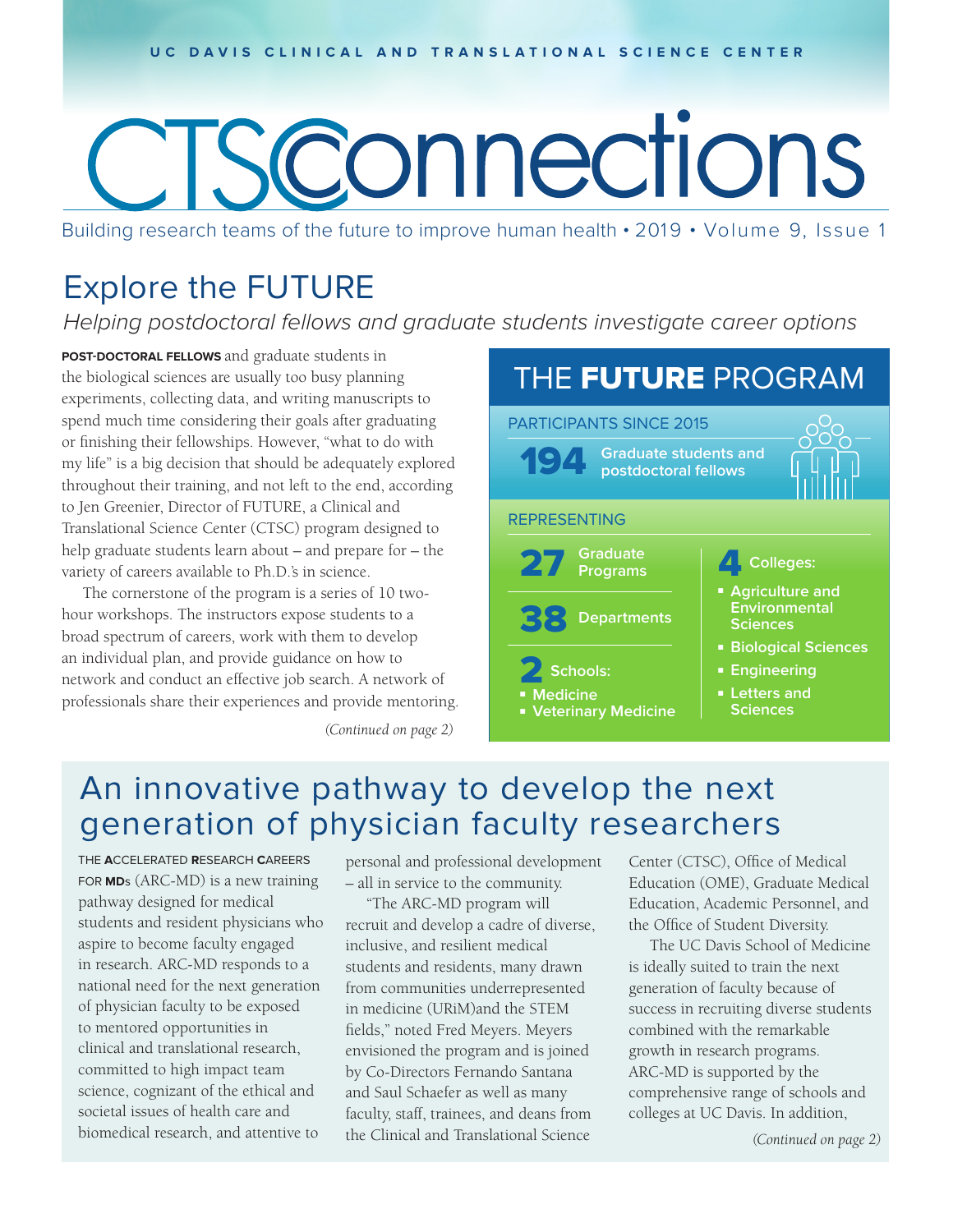### Explore the FUTURE *Continued from page 1*

"One of the most important components of FUTURE is the connection we provide to our Partner Network – a pool of 112 professionals with Ph.D.'s who work in a wide range of careers," said Greenier. "They are a great resource and expose participants to options that they often know little or nothing about."

#### Beyond the starting gate

FUTURE started with funding from the NIH BEST (Broadening Experiences in Scientific Training) Initiative, which was created to expand traditional training for early career scientists and prepare them for diverse career options. FUTURE's five-year, one-time grant, led by Principal Investigators Lars Berglund, Frederick Meyers, and Andrew Hargadon ended last fall, but support has been continued by the CTSC and the School of Medicine.

"The FUTURE program is highly relevant in the long run, not just for five years," explained Berglund, Vice Dean of Research and founding director of the CTSC. "It is important to heed NIH's call to help meet the nation's needs for biomedical researchers."

As of Spring quarter, 194 graduate students and postdoctoral fellows have participated in the program. About half have now completed their training at UC Davis. One-quarter have gone on to academic postdoctoral or faculty positions, but the majority have entered a variety of careers in industry, government, academia, and non-profit organizations.

"This program got me thinking about a trajectory that I would like my career to take," said Parul Dayal, a graduate student in the departments of epidemiology and pediatrics, who recently completed FUTURE. "As a result, I have more clarity on the type of roles to target and have developed a job search strategy and timeline for transitioning into a career that I'll enjoy."

#### The future of FUTURE

Greenier aims to broaden support for the program. She notes that graduate students and postdoctoral fellows throughout the university community have benefited from the program. FUTURE has drawn participants from 27 graduate programs and 38 departments across UC Davis, representing the Schools of Medicine and Veterinary Medicine, and the Colleges of Agriculture and Environmental Sciences, Biological Sciences, Engineering, and Letters and Sciences. In addition, multiple FUTURE events – such as Campusside Career Chats and a series of science communication workshops – are open to all.

She is also seeking outside support, such as from biotech and pharmaceutical companies that hope to attract UC Davis's excellent graduates. "We have developed a successful model that benefits our Ph.D. trainees as well as the locations where they will eventually work and contribute," Greenier added. "The career support we offer in FUTURE should be institutionalized as a part of everyone's graduate training experience." §

FUTURE is offered in Sacramento (fall) and Davis (winter and spring). UC Davis postdoctoral fellows and graduate students conducting health-related research are invited to apply. The program offers one unit of credit. More information and an application can be found at **future.ucdavis.edu**.

UC Davis is one of only 9 universities in the United States that is both a top tier research university and a Hispanic Serving Institution (HSI). These attributes provide the opportunity to recruit a broad spectrum of participants into ARC-MD to advance the growing research portfolio at UC Davis.

The ARC-MD program provides specific tracks for medical students and residents. Both tracks will include protected time for mentored research, integration of translational research with clinical training, and personal and professional development. The medical student track will include the option to pursue a master's degree in clinical research. The resident track prepares the resident to enter the master's degree program after clinical training.

The first class of ARC-MD medical students will matriculate in July 2019, with residents joining the program soon thereafter. Students will participate in a targeted curriculum that is designed to be longitudinal

ARC-MD *Continued from page 1 "The ARC-MD program will recruit and develop a cadre of diverse, inclusive, and resilient medical students and residents, many drawn from communities underrepresented in medicine (URiM) and STEM fields."*

—Fred Meyers

and with expertly mentored curriculum supported by a team of faculty within the School of Medicine, the CTSC, and many other UC Davis research centers and programs. Program evaluation will assess both the diverse curricular experiences and the career outcomes of the scholars.

ARC-MD receives significant support from the School of Medicine, the CTSC, and the OME. In the future, Meyers hopes that similar faculty development pathways will build on this innovation to develop master educators and master clinicians steeped in implementation science and quality improvement. §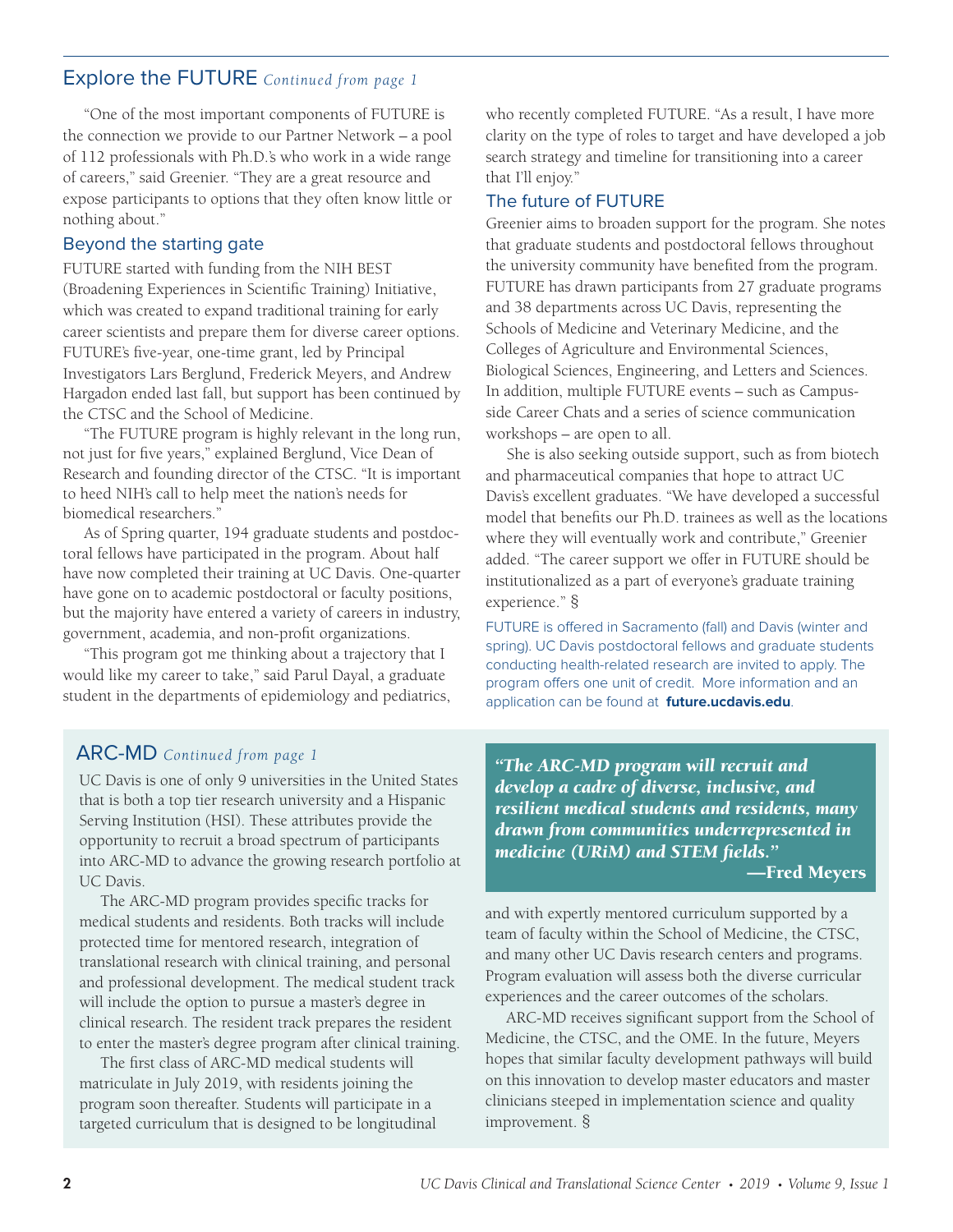## Scholar career path leads to the Dean's Office

A background well-suited to help lead the School of Medicine Office of Research

**ANUURAD ERDEMBILEG** traveled a circuitous route to his current position as Assistant Dean for Research of the UC Davis School of Medicine Office of Research. Born in Mongolia, he went to medical school in the capital city of Ulaanbaatar (graduating in the top 2% of his class of 600), and then trained as a pediatric surgeon. But he set his



sights on expanding his opportunities and seeing more of the world by accepting the chance to study and pursue research in Japan.

There, he earned a Ph.D. while investigating lipid physiology and conducting cross-population epidemiological studies. He found intriguing differences among Asian ethnic groups, including Japanese, Koreans and Mongolians, the latter of whom he found had healthy lipid profiles despite the presence of obesity.

After seven years in Japan, he joined Lars Berglund's laboratory at UC Davis as a postdoctoral fellow and performed more in-depth research on lipids, thus expanding his population studies to include African-Americans and European-Americans. With Berglund's encouragement, he was selected for the Mentored Clinical Research Training Program (MCRTP) and KL2 program – two of the several research education and career development programs at the CTSC.

"It became apparent early on that Anu was extremely bright and a quick learner, and had exceptional analytical and organizational skills," said Berglund, who is the Vice Dean for Research, and served as Interim Dean of the

UC Davis School of Medicine and the founding principal investigator and director of the CTSC.

After Erdembileg joined the faculty as an assistant professor, Berglund asked him for help in the Office of Research. There, he proceeded to organize and analyze large datasets to increase the accessibility and transparency of data upon which to make strategic and operational decisions. According to Berglund, this led to multiple publications and enhanced the functioning of the office.

Former Assistant Dean for Research, Ted Wandzilak, who retired in 2016 after 40 years at the SOM, expressed great fondness and respect. "Anu has a vast knowledge base of medical research, is technologically savvy, and very creative," he said. "This combination of qualities in a single person is very unusual and a huge asset to the School of Medicine Office of Research."

Those who know Erdembileg often mention his uncommon hobbies and generosity. It is not unusual for friends and colleagues to receive one of his elaborate origami creations or be invited to a Japanese tea ceremony. Others wax poetic about his amazing tropical fish collection. "My outside interests calm me and provide my mind with a concentrated focus," he says of these endeavors. The benefits, he says, serve him well as he supports investigators who perform biomedical research across the UC Davis School of Medicine and main campus.

"My unusual career path has trained me perfectly for this job," said Erdembileg. "I am very grateful to be in a position to help others in all aspects of bringing their ideas to advance scientific discovery." §

## Training scientists to think like entrepreneurs

CTSC program helps move discoveries to market

**"ENTREPRENEURSHIP 101"** is not a course offered at many academic research institutions. But it should be, according to Nicholas Kenyon, lead trainer for the of the I-Corps@ NCATS program at UC Davis – a partner site established

in collaboration with the University of Alabama, Birmingham. Based on a successful



program created by the National Science Foundation (NSF) in 2011, the premise of I-Corps@NCATS is to move projects funded by the National Center for Advancing Translational Science (NCATS) to the commercial market. Brought to UC Davis by the Clinical and Translational Science Center (CTSC), I-Corps@NCATS represents a novel approach to extend the research pathway from bench to bedside.

The "I" represents innovation and I-Corps@NCATS teaches budding entrepreneurs the skills required to turn healthcare discoveries into products or obtain third party funding for further development. The 5-week UC Davis course provided teams of scientists who had a potential new biomedical product or service with infrastructure, advice, *(Continued on page 4)*